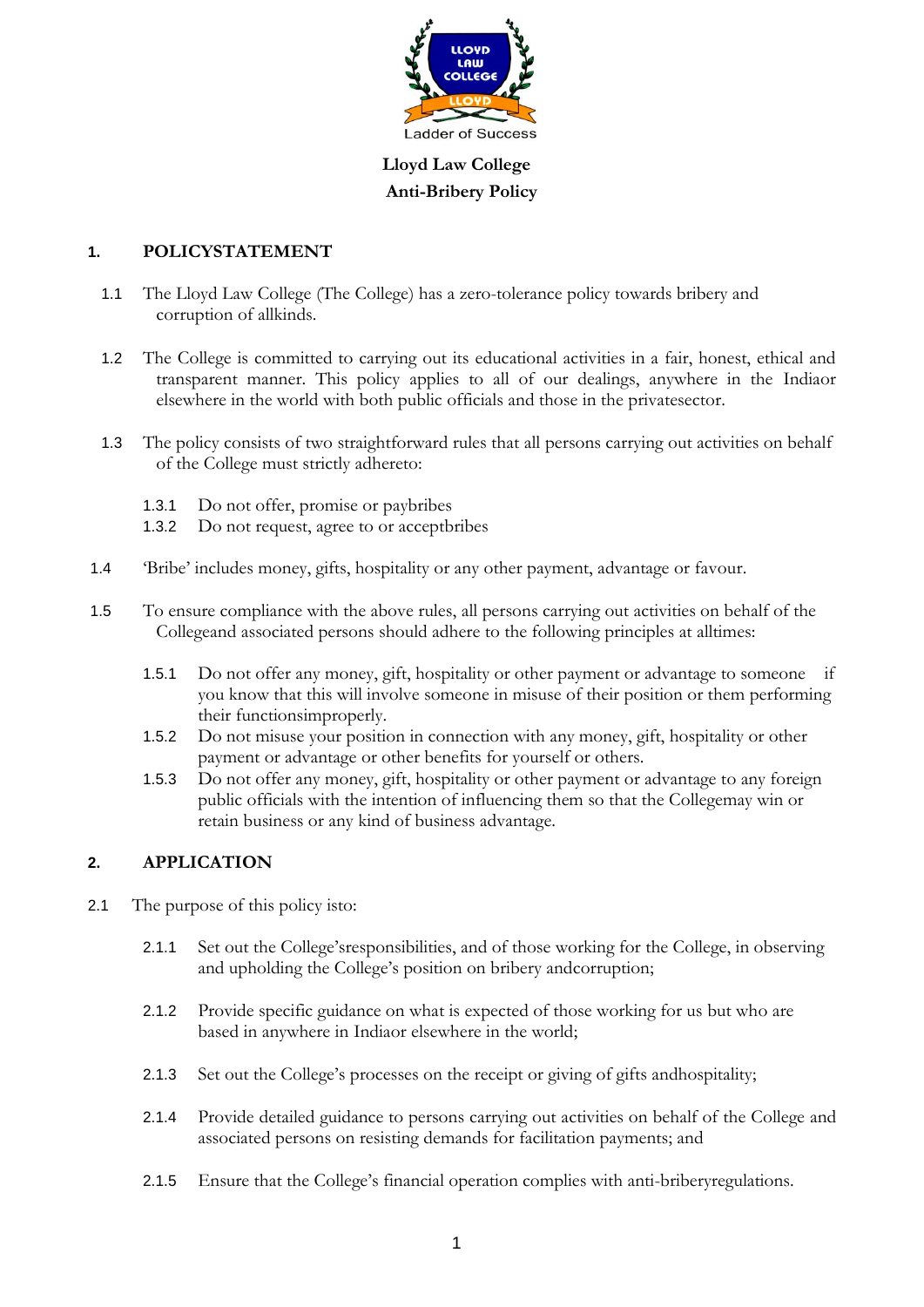- 2.2 This statement of policy is adopted by the CollegeExecutive Management Committeewhich has overall responsibility for ensuring this policy complies with the College's legal and ethical obligations and to ensure everyone within the College Association complies with it.
- 2.3 The President of the Collegeand the Senior Management Committee will have global responsibility for this policy and for dealing with any queries in relation to it. SeniorManagement Committeeof the College are responsible for promoting this policy and ensuring those reporting to them are made aware of and understand thispolicy.

## **3. WHO IS COVERED BY THEPOLICY?**

- 3.1 This policy applies to the College in India individually and collectively as the context requires.
- 3.2 This policy applies to all individuals working for or on behalf of the College at all levels, including senior managers, President, deputy President, officers, employees (whether permanent, fixed-term or temporary), consultants, seconded staff, agency staff, volunteers, trainees, interns, agents, sponsors, whether they are located in India or elsewhere in the world.
- 3.3 The policy also applies to any other person associated with the College who performs services for and on behalf of the College anywhere in Indiaor elsewhere in the world. The College expects those persons to abide by this policy or have in place equivalent policies and procedures to combat bribery andcorruption.
- 3.4 To help communicate our expectations of others, this policy will be made available to our commercial and other partner organisations and disseminated to others with whom we work. This means in many cases the policy should be discussed with any party whom the Collegeis considering doing collaboration with to ensure they comply with this Policy.

# **4. WHAT IS ABRIBE?**

- 4.1 A bribe does not need to be a monetary sum. For example, lavish hospitality or a gift or an offer of employment could all be used as bribes in certain circumstances. It can be any form of improper inducement or reward offered, promised or provided in order to gain (or to reward) any commercial, contractual, regulatory or personaladvantage.
- 4.2 A recipient of a bribe does not need to benefit personally. For example, they could nominate another party to be given anadvantage.
- 4.3 Actual payment of a bribe does not need to occur for there to be a criminal offence. An offer or request would besufficient.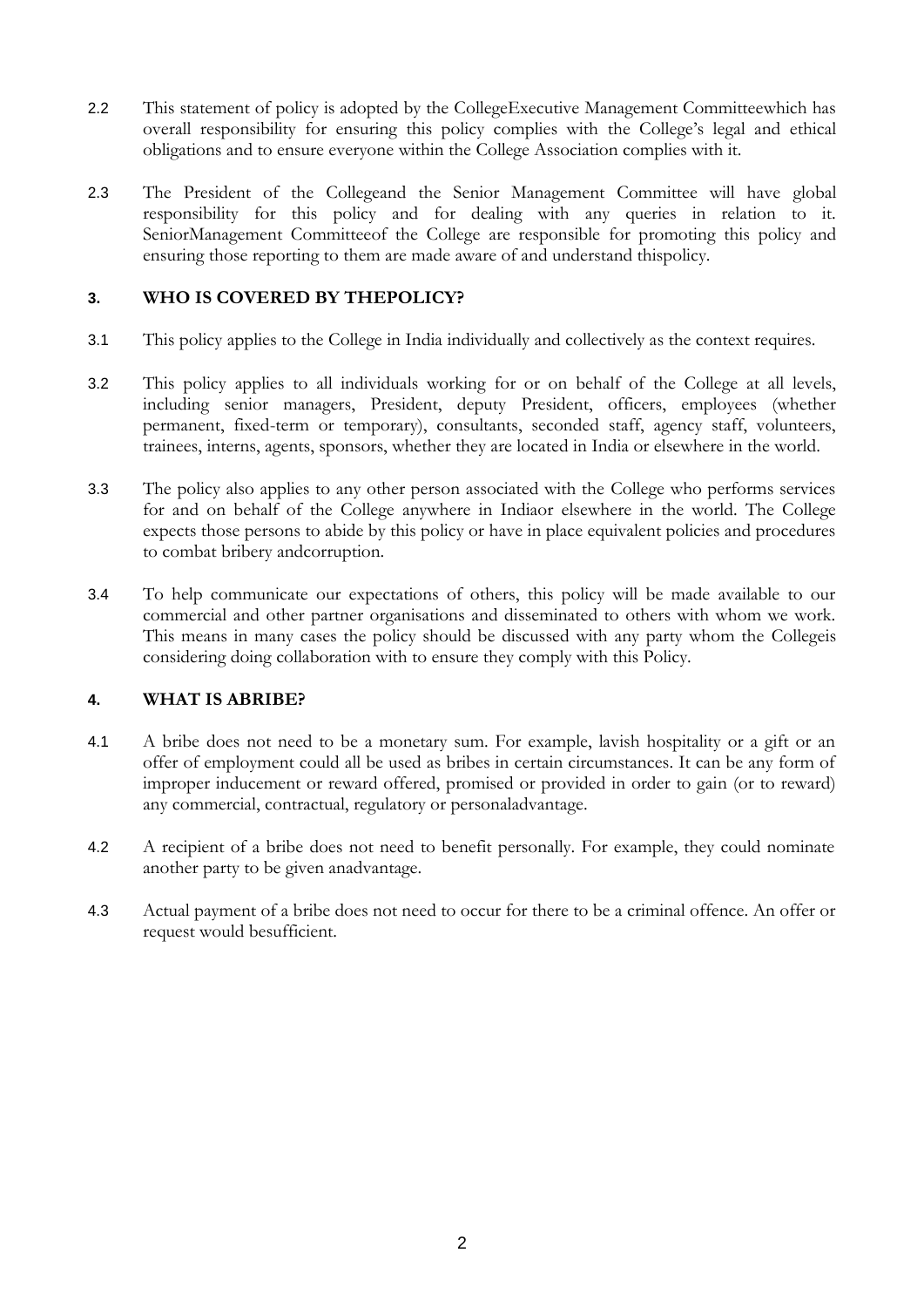- 4.4 A person can be guilty of giving or receiving a bribe under the Prevention of Corruption Act 1988if there was an intention to induce or reward "improper performance" of a function or activity through offering, promising or paying a bribe. What is proper or improper is judged objectively. It is no defence to rely, for example, on local customs or norms as justification for making a payment that would otherwise be considered abribe.
- 4.5 Sometimes offering or making a payment (or performing some other favour) can be a Prevention of Corruption Act 1988offence – where the payment or favour is in itself improper. The recipient does not necessarily need to do anything else as aconsequence.
- 4.6 ThePrevention of Corruption Act 1988also contains a separate offence of bribing a foreign public official; as well as an offence that can be committed by organisations of failing to prevent bribery by any person performing services for or on behalf of theorganisation.

### **5. BRIBERYPENALTIES**

- 5.1 Bribery offences carry very serious sanctions. Under the Prevention of Corruption Act 1988, sanctions can include up to 10 years' imprisonment for individuals and unlimited fines for organisations.
- 5.2 Involvement in a bribery investigation, or a conviction of a bribery offence, would result in significant reputational damage to the College. It may also prevent the Collegefrom tendering for certain contracts or debar it from future businessopportunities.

### **6. WHAT ARE THE POTENTIAL CORRUPTION RISKS THAT CAN AFFECT THE COLLEGE?**

- 6.1 The possibility of corruption can arise across a wide range of College's activities and dealings with third parties.
- 6.2 Those working for the College should be alert to corruption indicators, and report concerns if they arise in their activities for or on behalf of the College.

# **7. GIFTS ANDHOSPITALITY**

- 7.1 This policy does not prohibit modest gifts and reasonable hospitalit*y* (given and received) to or from third parties provided certain rules and requirements aremet.
- 7.2 All persons carrying out activities on behalf of the Collegeshould adhere strictly to the following three anti-bribery rules in respect of gifts, hospitality andentertainment:
	- 7.2.1 Never offer, promise or give a gift, hospitality or entertainment where this may be construed as a bribe or be otherwise improper.
	- 7.2.2 Never request, agree to or accept a gift, hospitality or entertainment where this may be construed as a bribe or be otherwiseimproper.
	- 7.2.3 Never offer, promise or give a gift, hospitality or entertainment to a public official where this may be construed as a bribe or an attempt to influence the public official in his/her capacity as such – and remember that public officials may include employees of state owned entities.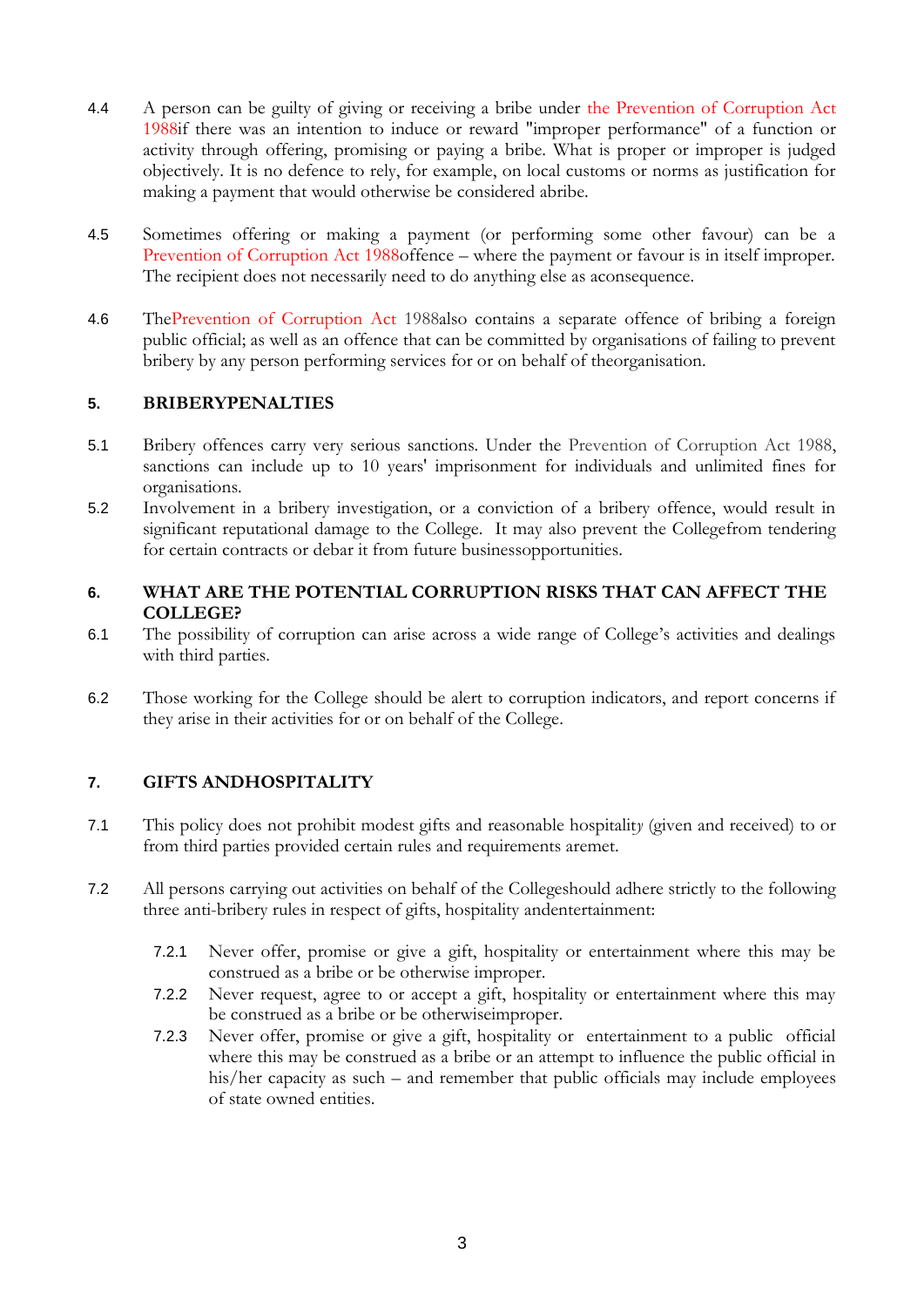- 7.3 Gifts, hospitality and entertainment (whether given or received),must:
	- Be approved in advance by the CollegeSenior Management Committee.
	- $\triangleright$  Be proportionate and reasonable having regard to the recipient and not give rise to any ethical concerns. In other words, it should have a genuine and legitimate purpose, such as the promotion of the College's services or to establish cordial relationships with those with whom wework;
	- $\triangleright$  Not risk being perceived as lavish or excessive
	- $\triangleright$  Comply with all applicable local laws as well as the Prevention of Corruption Act 1988(if given or received outside of India) and comply with any other rules relevant to the recipient;
	- $\triangleright$  Not be offered or received at an inappropriate time which might risk being perceived as improperly influencing therecipient;
	- Never include cash or a cash equivalent, such as gift certificates or vouchers;and
	- Be given openly, not secretly; and be correctly and transparently documented in the College's accounting and other writtenrecords.
- 7.4 Because of the higher corruption risks that can arise in certain jurisdictions, parts of the policy have particular relevance to the College's international activities.

### 7.5 **What areGifts?**

Gifts include any token of appreciation and gratitude, gift vouchers, cash, physical gifts or other items of value– whether offered, given or received.

### 7.6 **What is Hospitality andEntertainment?**

Hospitality and entertainment can include any attendance at social events, conferences, functions, or other occasions, business lunches or drinks and any travel or accommodation provided in connection with the hospitality and entertainment.

### 7.7 **Approval andlimits**

For gifts, hospitality and entertainment staff need to obtain prior approval for accepting or offering gifts, hospitality and entertainment of a certain level or involving particular categories of recipient.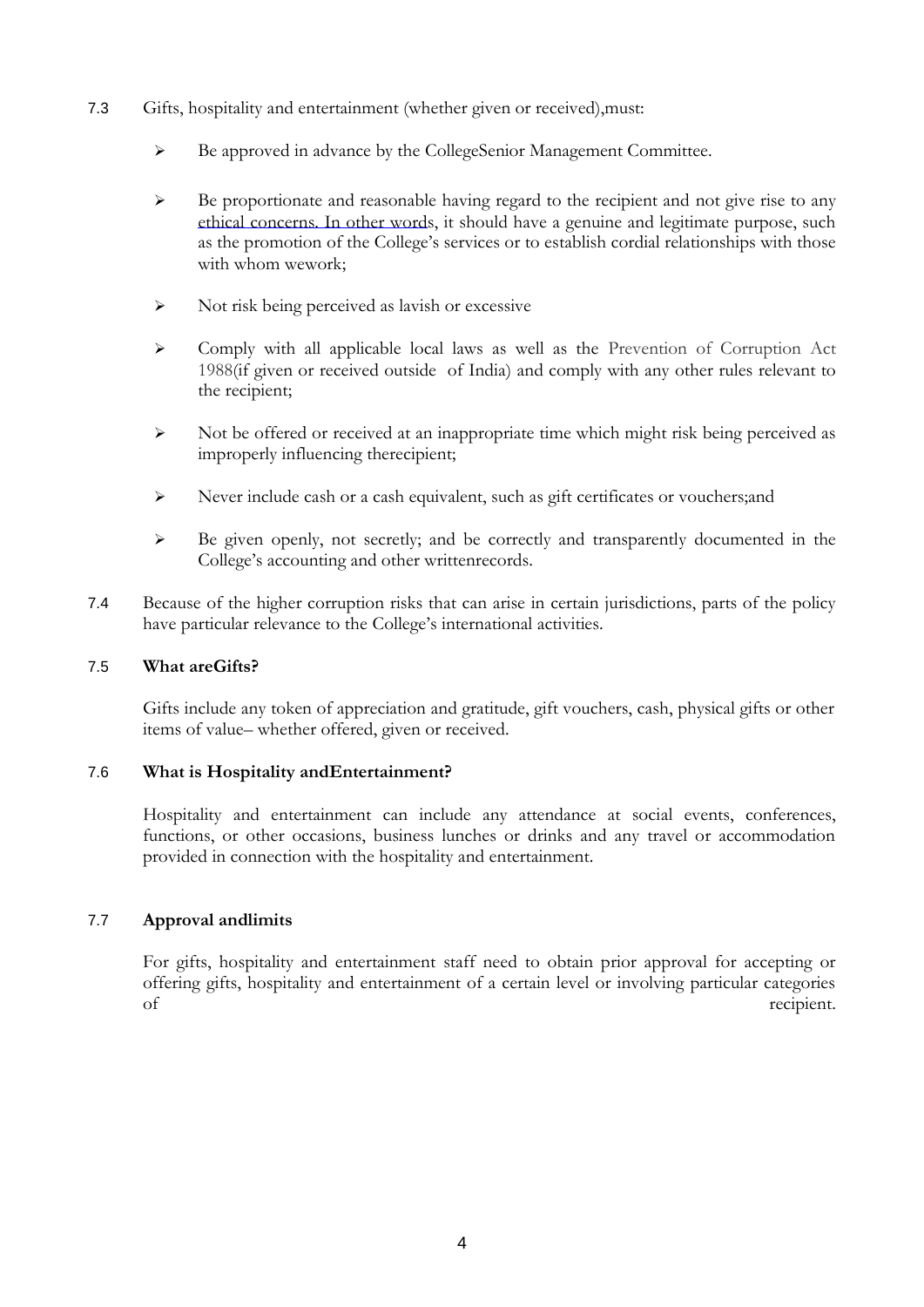## **8. FACILITATIONPAYMENTS**

8.1 Facilitation payments are typically small unofficial payments paid to speed up an administrative process or secure a routine government action by an official, which are not necessarily considered bribery under local law or custom. They are more common in certain overseas jurisdictions in which we operate, but it is possible that they could arise in India.

### **9. RESPONSIBILITIES**

- 9.1 You must ensure that you read, understand and comply with this policy.
- 9.2 The prevention, detection and reporting of bribery and other forms of corruption are the responsibility of all those working for or associated with the College. You are required to avoid any activity that risks a breach of thispolicy.
- 9.3 Effective risk assessment in order to evaluate and mitigate risk is an essential element of this policy. Colleagues must assess the vulnerability of their activities, particularly overseas, on an ongoing basis.
- 9.4 You must notify the College SeniorManagement Committeeas soon as possible if you believe or suspect that a conflict with this policy has occurred, or may occur in the future.

#### **10. RECORD-KEEPING**

- 10.1 Where payments are made to third parties, the legitimate business reason for such payments must always be clearlyrecorded.
- 10.2 You must ensure all expense claims relating to gifts, hospitality or entertainment or expenses incurred by third parties are submitted in accordance with the relevant travel and expenses policy of the College and specifically record the reason for theexpenditure**.**

### **11. HOW TO RAISE ACONCERN**

11.1 You are encouraged to raise concerns about any issue or suspicion of bribery or corruption at the earliest possible stage. If you are unsure whether a particular act constitutes bribery or corruption, or if you have any other queries, these should be raised with the College Senior Management Committee.

# **12. WHAT TO DO IF YOU ARE A VICTIM OF BRIBERY ORCORRUPTION**

12.1 It is important that you tell the CollegeSenior Management Committeeas soon as possible if you are offered a bribe by a third party, are asked to make one, suspect that this may happen in the future, or believe that you are a victim of another form of unlawful activity. Any concerns about bribery or attempted bribery should also be reported promptly to the College Senior Management Committee.

### **13. PROTECTION**

13.1 The Collegeis committed to ensuring no one suffers any detrimental treatment as a result of refusing to take part in bribery or corruption, or because of reporting in good faith their